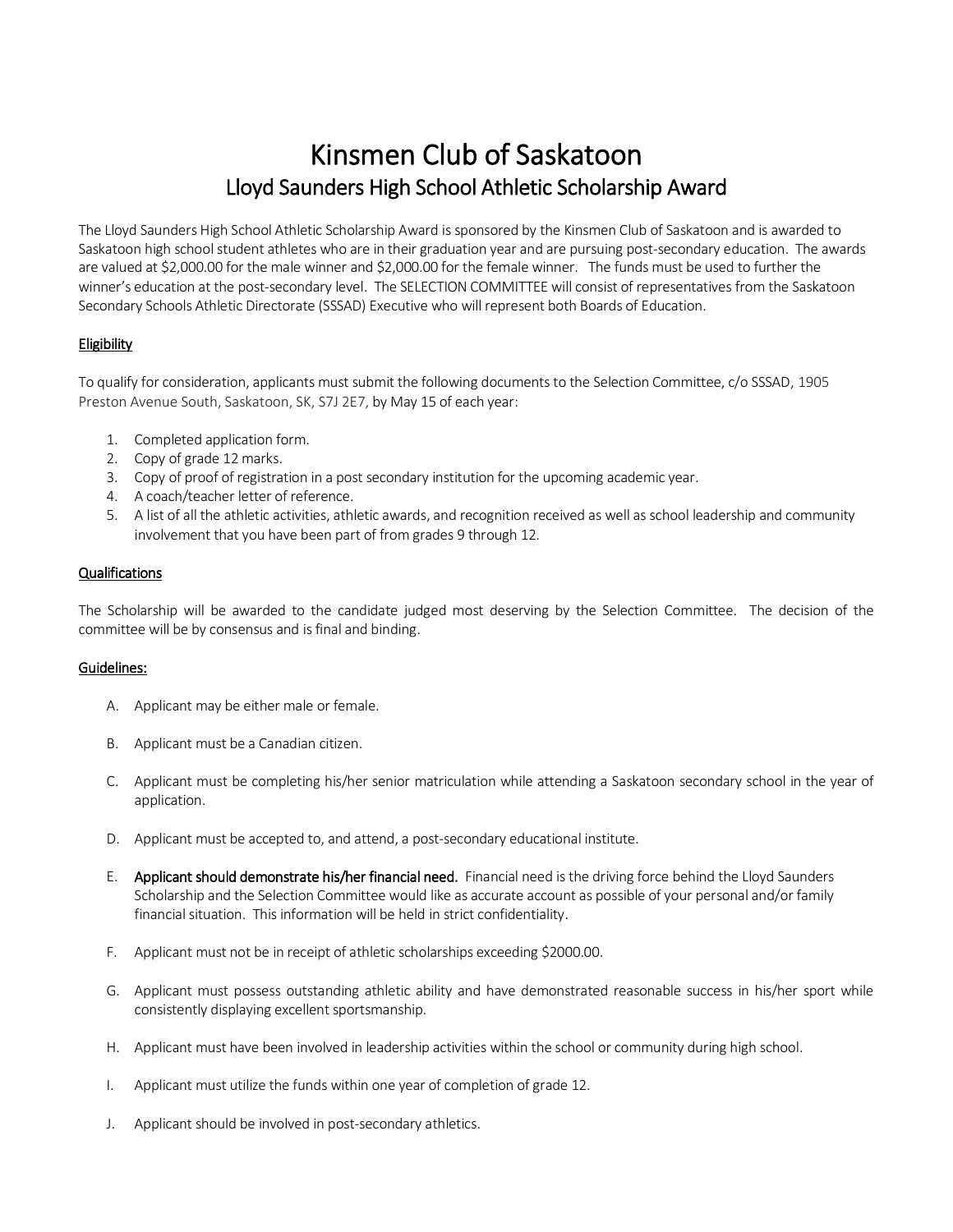# SASKATOON KINSMEN CLUB

Lloyd Saunders High School Athletic Scholarship Award

## APPLICATION FORM

| PERSONAL INFORMATION                                                             |                             |                               |  |  |
|----------------------------------------------------------------------------------|-----------------------------|-------------------------------|--|--|
|                                                                                  |                             |                               |  |  |
| (Last)                                                                           | (First)                     | (Middle)                      |  |  |
|                                                                                  |                             |                               |  |  |
| Date of Birth: <u>(Month/Day/Year)</u>                                           |                             | Phone Number: _______________ |  |  |
|                                                                                  |                             |                               |  |  |
|                                                                                  |                             |                               |  |  |
|                                                                                  |                             |                               |  |  |
| <b>FAMILY HISTORY</b>                                                            |                             |                               |  |  |
| Parent/Guardian #1                                                               |                             |                               |  |  |
|                                                                                  |                             |                               |  |  |
|                                                                                  |                             |                               |  |  |
| Occupation and Position held by Parent/Guardian: _______________________________ |                             |                               |  |  |
|                                                                                  |                             |                               |  |  |
|                                                                                  |                             |                               |  |  |
| Parent/Guardian #2                                                               |                             |                               |  |  |
|                                                                                  |                             |                               |  |  |
|                                                                                  |                             |                               |  |  |
| Occupation and Position held by Parent/Guardian: _______________________________ |                             |                               |  |  |
| Average Annual Salary over last 4 years: ________________________________(Gross) |                             |                               |  |  |
|                                                                                  |                             |                               |  |  |
|                                                                                  |                             |                               |  |  |
|                                                                                  |                             |                               |  |  |
|                                                                                  | Age $\_\_\_\_\_\_\_\_\$     | Grade Level: ______           |  |  |
|                                                                                  | $Age$ <sub>_________</sub>  | Grade Level: ______           |  |  |
|                                                                                  | $Age$ <sub>__________</sub> | Grade Level: ______           |  |  |
|                                                                                  | $Age$ <sub>_________</sub>  | Grade Level: _______          |  |  |
|                                                                                  | $Age$ <sub>_________</sub>  | Grade Level:                  |  |  |
|                                                                                  |                             |                               |  |  |